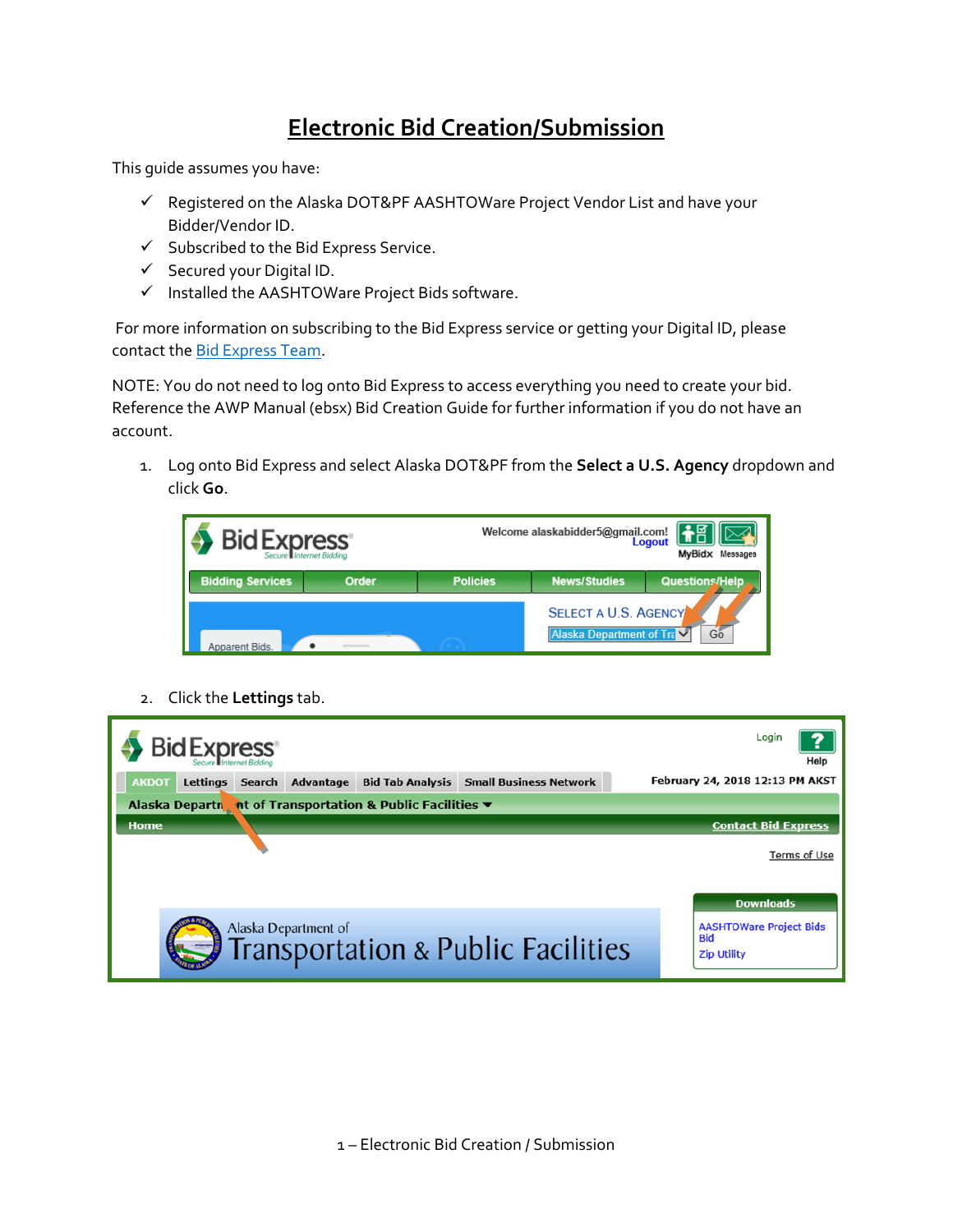3. Find the letting in the List of Lettings and click the **Letting Date link** (Letting Date = Bid Opening Date).

| <b>AKDOT</b>            | <b>Lettings</b>                                           | Search | Advantage                           | <b>Bid Tab Analysis</b> | <b>Small Business Network</b> |                  |  |  |
|-------------------------|-----------------------------------------------------------|--------|-------------------------------------|-------------------------|-------------------------------|------------------|--|--|
|                         | Alaska Department of Transportation & Public Facilities ▼ |        |                                     |                         |                               |                  |  |  |
| <b>List of Lettings</b> |                                                           |        |                                     |                         |                               |                  |  |  |
| Ξ                       | <b>List of Lettings</b><br>2018                           |        |                                     |                         |                               |                  |  |  |
|                         | <b>Letting Date</b>                                       |        |                                     | <b>District ID</b>      | <b>Letting ID</b>             | <b>Proposals</b> |  |  |
|                         | March 13, 2018                                            |        | <b>NR</b>                           |                         | NFHWY00305                    |                  |  |  |
|                         |                                                           |        | Mitchell Expressway Rehabilitation. |                         |                               |                  |  |  |

NOTE: On the Letting Page is a Time Remaining box with an hourglass and countdown time to the Bid Opening time. This countdown will go from Days & Hours, to Hours & Minutes, to Minutes & Seconds. If you are using this countdown to monitor the cutoff time for bid submission, *ALWAYS refresh your browser by hitting the Control key + the F5 key*. If you use the refresh function on your browser window, the refreshed time may be incorrect.



4. Click the **Proposal Link**.

| <b>AKDOT</b>                                              | <b>Lettings</b>                     | Search Advantage |                   | <b>Bid Tab Analysis Small Business Network</b>                                         |                   |                      | February 24, 2018 12:50 PM AKST |  |
|-----------------------------------------------------------|-------------------------------------|------------------|-------------------|----------------------------------------------------------------------------------------|-------------------|----------------------|---------------------------------|--|
| Alaska Department of Transportation & Public Facilities ▼ |                                     |                  |                   |                                                                                        |                   |                      |                                 |  |
| List of Lettings > March 13, 2018                         |                                     |                  |                   |                                                                                        |                   |                      | <b>Contact Bid Express</b>      |  |
|                                                           |                                     |                  |                   |                                                                                        |                   |                      | Terms of Use                    |  |
|                                                           |                                     |                  |                   | 4 Letting of March 13, 2018 $\blacktriangleright$                                      |                   |                      |                                 |  |
|                                                           | Mitchell Expressway Rehabilitation. |                  |                   |                                                                                        |                   |                      |                                 |  |
| Letting ID:                                               | NFHWY00305                          |                  |                   |                                                                                        |                   |                      | <b>Time Remaining</b>           |  |
| District ID:                                              | NR.                                 |                  |                   |                                                                                        |                   |                      |                                 |  |
| <b>Cut-Off Time:</b>                                      | 02:00:00 PM AKST                    |                  |                   |                                                                                        |                   |                      |                                 |  |
|                                                           |                                     |                  |                   |                                                                                        |                   |                      | 17 Days 0 Hours                 |  |
|                                                           |                                     | Call Order A     |                   | <b>Items</b>                                                                           | <b>Amendments</b> | <b>Counties</b>      | <b>Also Available</b>           |  |
| Proposal                                                  |                                     |                  | <b>Project ID</b> |                                                                                        |                   |                      | <b>Questions and Answers</b>    |  |
| <b>NFHWY00305</b>                                         |                                     | 1                | 06559874          | 17                                                                                     | 0                 | Fairbanks North Star |                                 |  |
|                                                           |                                     |                  |                   | Rehabilitate the Mitchell Expressway from the Parks Highway to the Richardson Highway. |                   |                      |                                 |  |
| (1 Active Proposal)                                       |                                     |                  |                   |                                                                                        |                   |                      |                                 |  |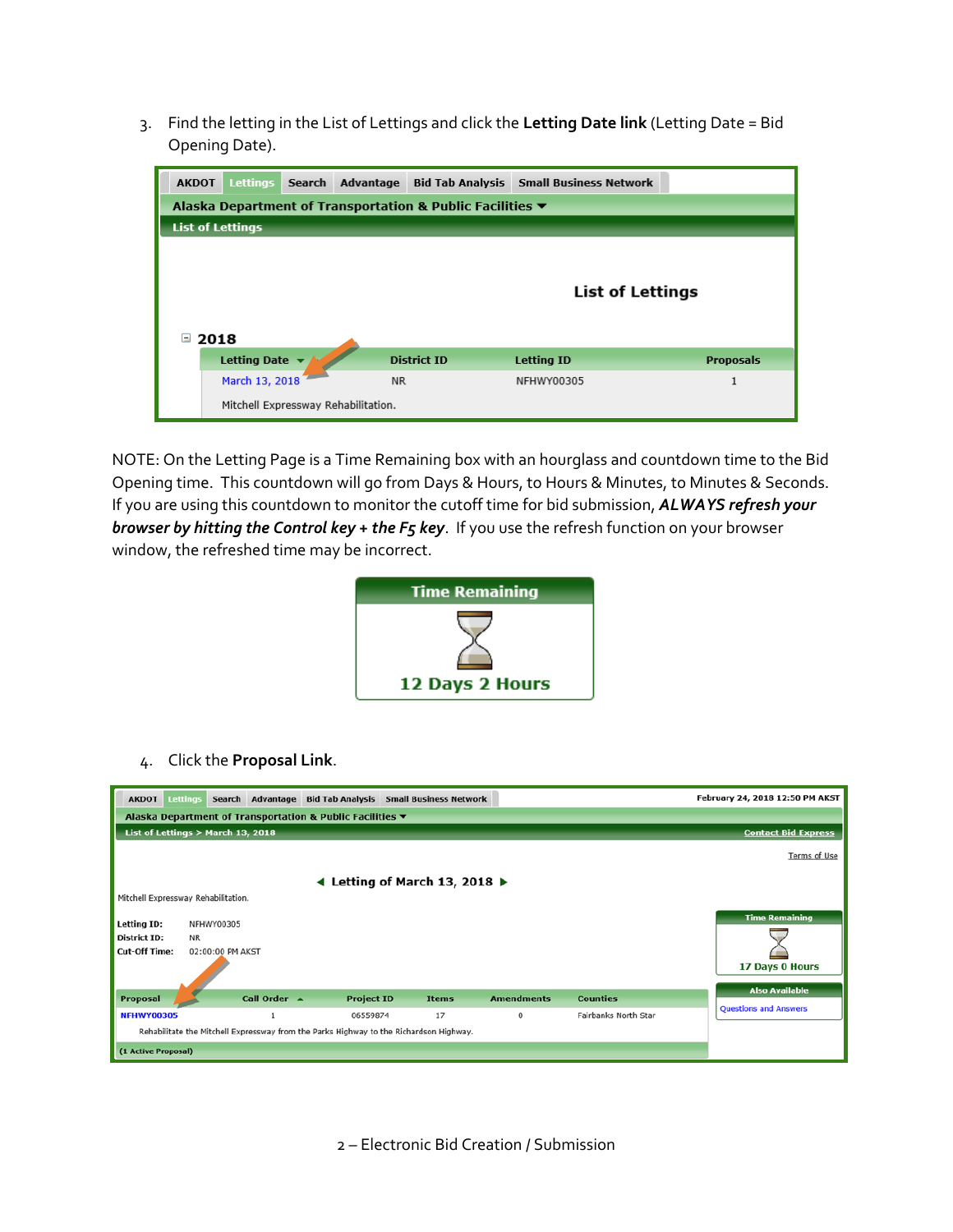Subscribers will see a list of the items on the proposal, non-subscribers will not see the item list.

| Proposal NFHWY00306 ▶<br>Replace Jenny M Creek Bridge on Chena Hot Springs Road. |                                            |                                                                 |                      |  |                                                                                                     |  |  |
|----------------------------------------------------------------------------------|--------------------------------------------|-----------------------------------------------------------------|----------------------|--|-----------------------------------------------------------------------------------------------------|--|--|
| Call Order:<br><b>Items:</b>                                                     | <b>Date Revised:</b><br><b>Project ID:</b> | Date Generated: 05/09/2018<br>05/09/2018<br>1<br>19<br>00069564 |                      |  | Sections:<br>1<br>Amendments:<br><b>Highway Number:</b><br>Counties:<br><b>Fairbanks North Star</b> |  |  |
|                                                                                  |                                            |                                                                 |                      |  |                                                                                                     |  |  |
| Line                                                                             | <b>Item</b>                                |                                                                 | <b>Quantity Unit</b> |  | <b>Description</b>                                                                                  |  |  |
|                                                                                  | <b>Section 1: Basic Bid</b>                |                                                                 |                      |  |                                                                                                     |  |  |
| 10                                                                               | 201-0007-0000                              |                                                                 | 1.000 LS             |  | Clearing                                                                                            |  |  |
| 20                                                                               | 203.0006.0000                              |                                                                 | 609,281.000 TON      |  | Borrow                                                                                              |  |  |
| 25                                                                               | 301.0001.00D1                              |                                                                 | 2,500.000 TON        |  | Aggregate Base Course, Grading D-1                                                                  |  |  |

| Date Generated: 05/09/2018 |            | Sections:              | 1                   |
|----------------------------|------------|------------------------|---------------------|
| <b>Date Revised:</b>       | 05/09/2018 | Amendments:            |                     |
| Call Order:                | 1          | <b>Highway Number:</b> |                     |
| Items:                     | 19         | <b>Counties:</b>       | Fairbanks North Sta |
| <b>Project ID:</b>         | 00069564   |                        |                     |
|                            |            |                        |                     |

In the Downloads box, subscribers who are logged in will have a duplicate EBSX file (Bid Forms file). This is the exact same file that is available to all potential bidders in the Bid Forms EBSX zip file.



5. *Right click* on the EBSX file and select **Save target as….**



- 6. Navigate to the location on your computer where you want to save your file. You may have a folder for AWP Bid Forms files or folders for each proposal you bid on.
- 7. Click **Save**.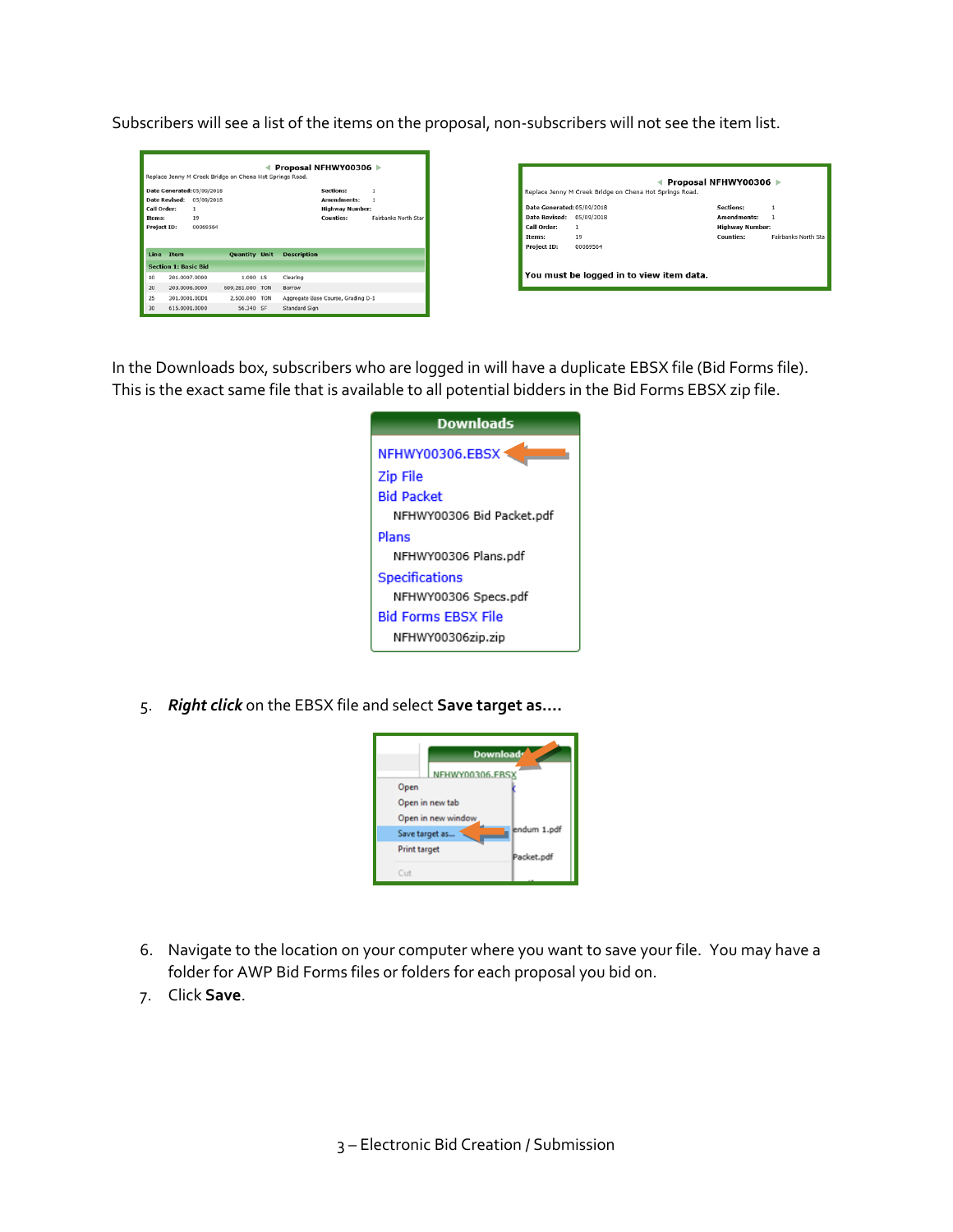8. **Double click** on the proposal Bid Forms file.



9. The proposal Bid Forms file will open to the **General** tab with your Bidder/Vendor ID, company information and the proposal information.

NOTE: Notice the tabs down the left. *On state-funded proposals only*, there will also be a Bidder Preferences tab. The bidder preferences tab has attachment locations for electronic bidders to attach certifications for the preferences they are claiming.



4 – Electronic Bid Creation / Submission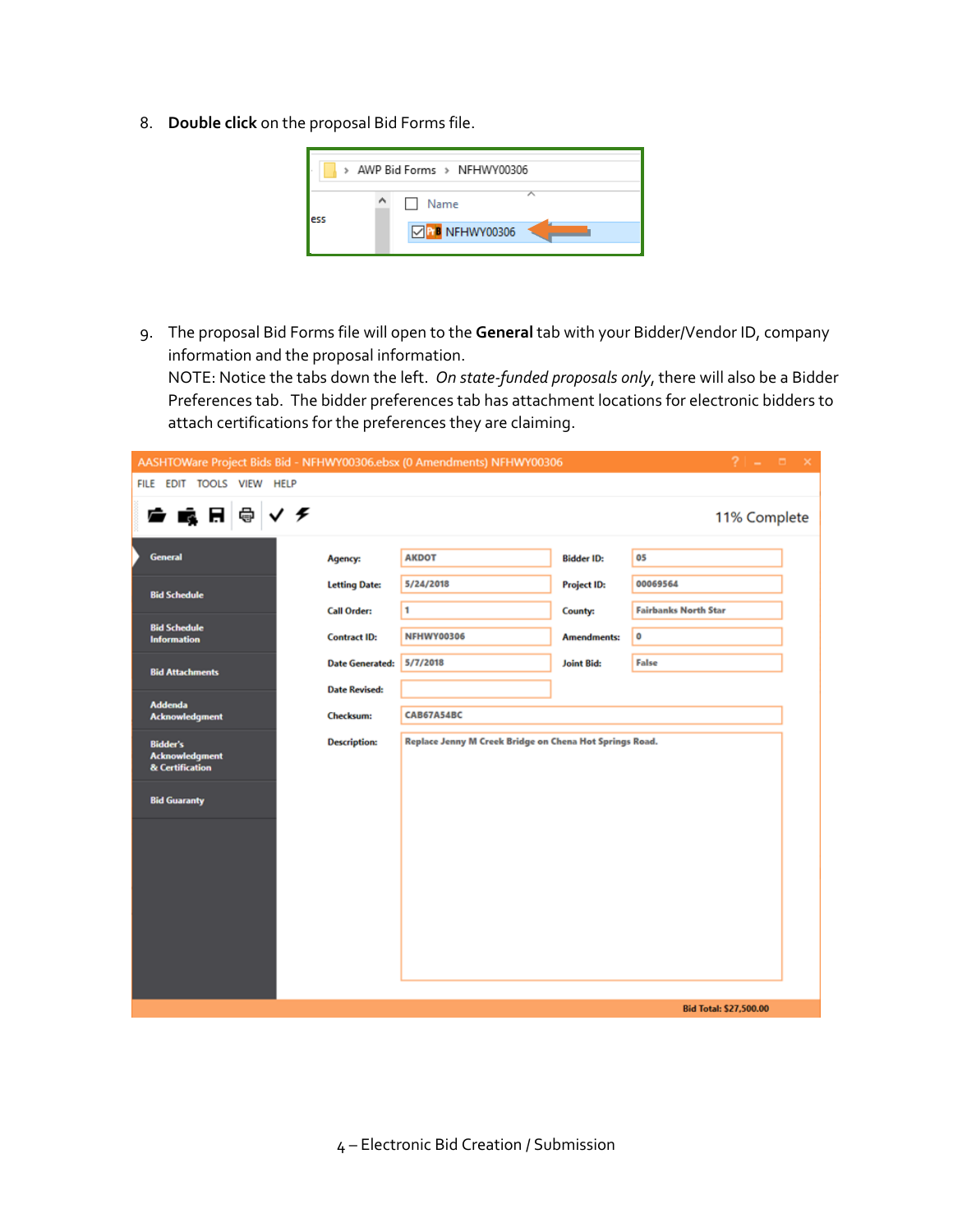- 10. Click the **Bid Schedule** tab.
- 11. Enter in your bid unit prices. When you hit Tab to go to the next field, the extended amount will automatically calculate.

NOTE: As you enter unit prices and the extended amounts calculate, the Item Total and Bid Total amounts will calculate at the bottom of the screen. Section totals will calculate at the top of each section.

| FILE EDIT TOOLS VIEW                      | HELP               | AASHTOWare Project Bids Bid - NFHWY00306.ebsx (0 Amendments) NFHWY00306 |                                |                | $2 - 5$                          |  |  |
|-------------------------------------------|--------------------|-------------------------------------------------------------------------|--------------------------------|----------------|----------------------------------|--|--|
| e.<br>ā A                                 | √≮                 |                                                                         |                                |                | 65% Complete                     |  |  |
|                                           | <b>LINE NUMBER</b> | <b>ITEM NUMBER</b>                                                      | <b>QUANTITY</b><br><b>UNIT</b> | UNIT BID PRICE | AMOUNT BID                       |  |  |
| <b>General</b>                            | Section 1          |                                                                         |                                |                | \$5,034,829.00 4                 |  |  |
|                                           | <b>Basic Bid</b>   |                                                                         |                                |                |                                  |  |  |
| <b>Bid Schedule</b>                       | 10                 | 201.0007.0000                                                           | 1,000 LS                       | 12,500.00      | \$12,500.00                      |  |  |
|                                           |                    | Clearing                                                                |                                |                |                                  |  |  |
| <b>Bid Schedule</b><br><b>Information</b> | 20                 | 203.0006.0000                                                           | 609,281,000 TON                | 8.00           | \$4,874,248.00                   |  |  |
|                                           |                    | Borrow                                                                  |                                |                |                                  |  |  |
| <b>Bid Attachments</b>                    | 30                 | 615.0001.0000                                                           | 56,340 SF                      | 150.00         | \$8,451.00                       |  |  |
|                                           |                    | <b>Standard Sign</b>                                                    |                                |                |                                  |  |  |
| <b>Addenda</b>                            | 40                 | 615.0005.0000                                                           | 14.000 EACH                    | 95.00          | \$1,330.00                       |  |  |
| <b>Acknowledgment</b>                     |                    | <b>Delineator, Flexible</b>                                             |                                |                |                                  |  |  |
| <b>Bidder's</b>                           | 50                 | 618.0002.0000                                                           | 60.000 LBS                     | 180.00         | \$10,800.00                      |  |  |
| <b>Acknowledgment</b>                     |                    | Seeding                                                                 |                                |                |                                  |  |  |
| & Certification                           | 60                 | 640.0001.0000                                                           | 1.000 LS                       |                | \$100,000.00                     |  |  |
|                                           |                    | <b>Mobilization and Demobilization</b>                                  |                                |                |                                  |  |  |
| <b>Bid Guaranty</b>                       | 70                 | 641.0001.0000                                                           | 1.000 LS                       |                |                                  |  |  |
|                                           |                    | Erosion, Sediment and Pollution Control Administration                  |                                |                |                                  |  |  |
|                                           | 80                 | 641.0003.0000                                                           | 1.000 LS                       |                |                                  |  |  |
|                                           |                    | <b>Temporary Erosion, Sediment and Pollution Control</b>                |                                |                |                                  |  |  |
|                                           | 90                 | 641.0005.0000                                                           | 7.500.000 CSUM                 | 1.00           | \$7,500.00                       |  |  |
|                                           |                    | Temporary Erosion, Sediment and Pollution Control by Directive          |                                |                |                                  |  |  |
|                                           | 100                | 641.0006.0000                                                           | 0.000 CSUM                     | 1.00           | \$0.00                           |  |  |
|                                           |                    | Withholding                                                             |                                |                |                                  |  |  |
|                                           | 110                | 641.0007.0000                                                           | 1.000 LS                       |                |                                  |  |  |
|                                           |                    | <b>SWPPP Manager</b>                                                    |                                |                |                                  |  |  |
|                                           | 120                | 642.0001.0000                                                           | 1.000 LS                       |                |                                  |  |  |
|                                           |                    |                                                                         |                                |                |                                  |  |  |
|                                           |                    |                                                                         | Item Total: \$5,034,829.00     |                | <b>Bid Total: \$5,034,829.00</b> |  |  |

- 12. Click and read the **Bid Schedule Information** tab.
- 13. Click the **Bid Attachments** tab. Attach any documents required at the time of bid submission per the Required Documents form for your proposal (i.e. Buy American Certification for FAA proposals).
- 14. If addenda have not been issued, skip the **Addenda Acknowledgment** tab. For information on applying and acknowledging addenda, see to the **Addendum** section.
- 15. Click the **Bidder's Acknowledgement & Certification** tab. Read the contents and fill out the required information at the bottom.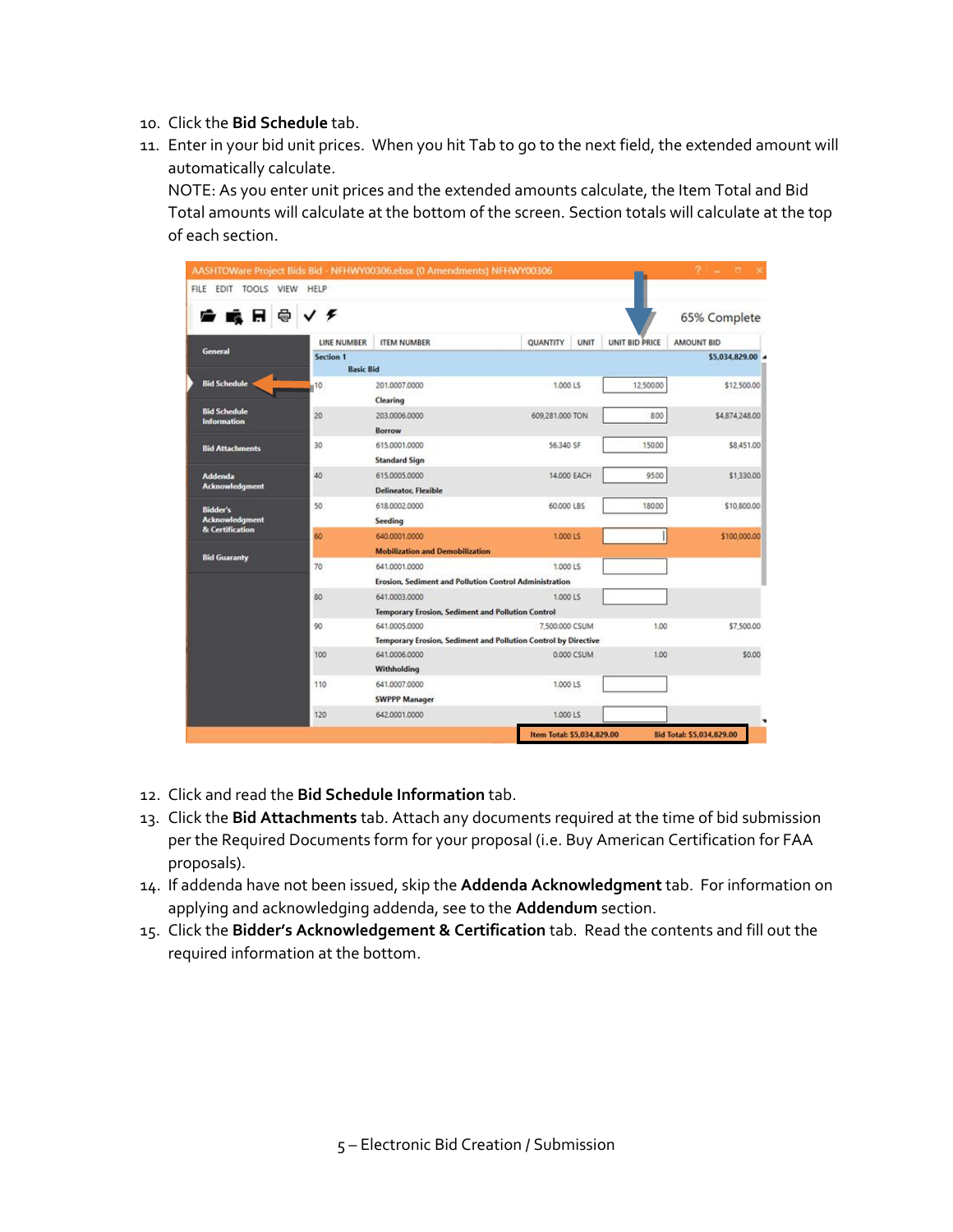- 16. Click the **Bid Guaranty** tab.
- 17. Select which type of bid guaranty you are submitting.

NOTE: You do NOT have to submit and electronic bid bond if you are bidding electronically. You may submit any of the forms of Bid Guaranty listed. You will mail in or hand deliver your Bid Guaranty if submitting other than an electronic bid bond. You will still use Bid Bond Form (25D-15) if submitting a paper bid bond.



Once you have finished entering your bid information, click the **Checkmark** on the tool bar.

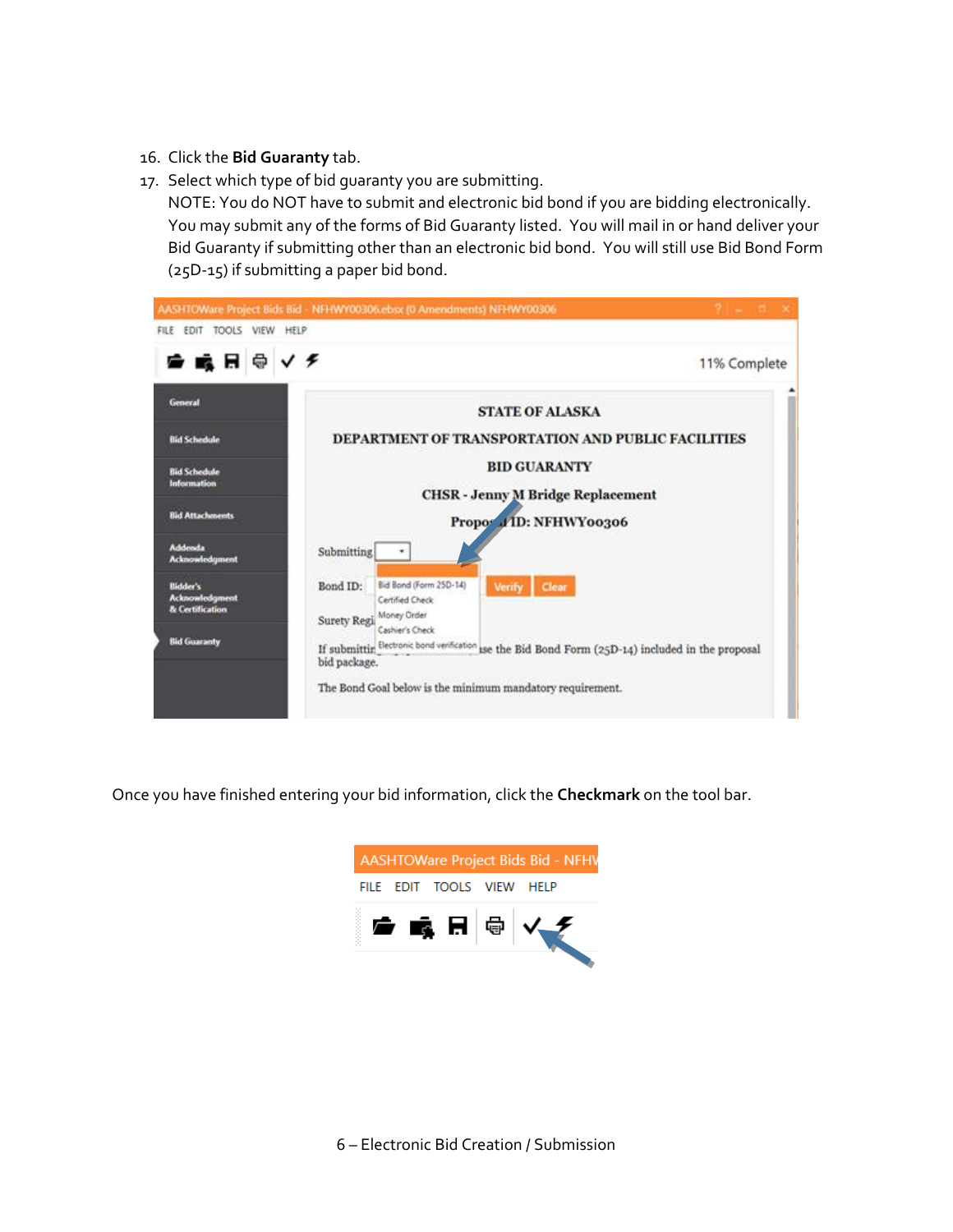Tabs in which all *required fields* have been filled out will have a green checkmark next to them. Any tabs that are missing information in *required fields* will have a red caution icon.

## *NOTE: Green checkmarks do NOT mean that the information entered in the Bid Forms file is correct.*

They indicate that information has been entered in all *required fields*. Be sure to verify that the information you've entered is correct and that all necessary non-required fields are also filled out.



If a tab has a red caution icon, a window will also appear telling you exactly what information is missing.

- 18. Click **Close** and make the corrections.
- 19. Click the **Checkmark** again.



7 – Electronic Bid Creation / Submission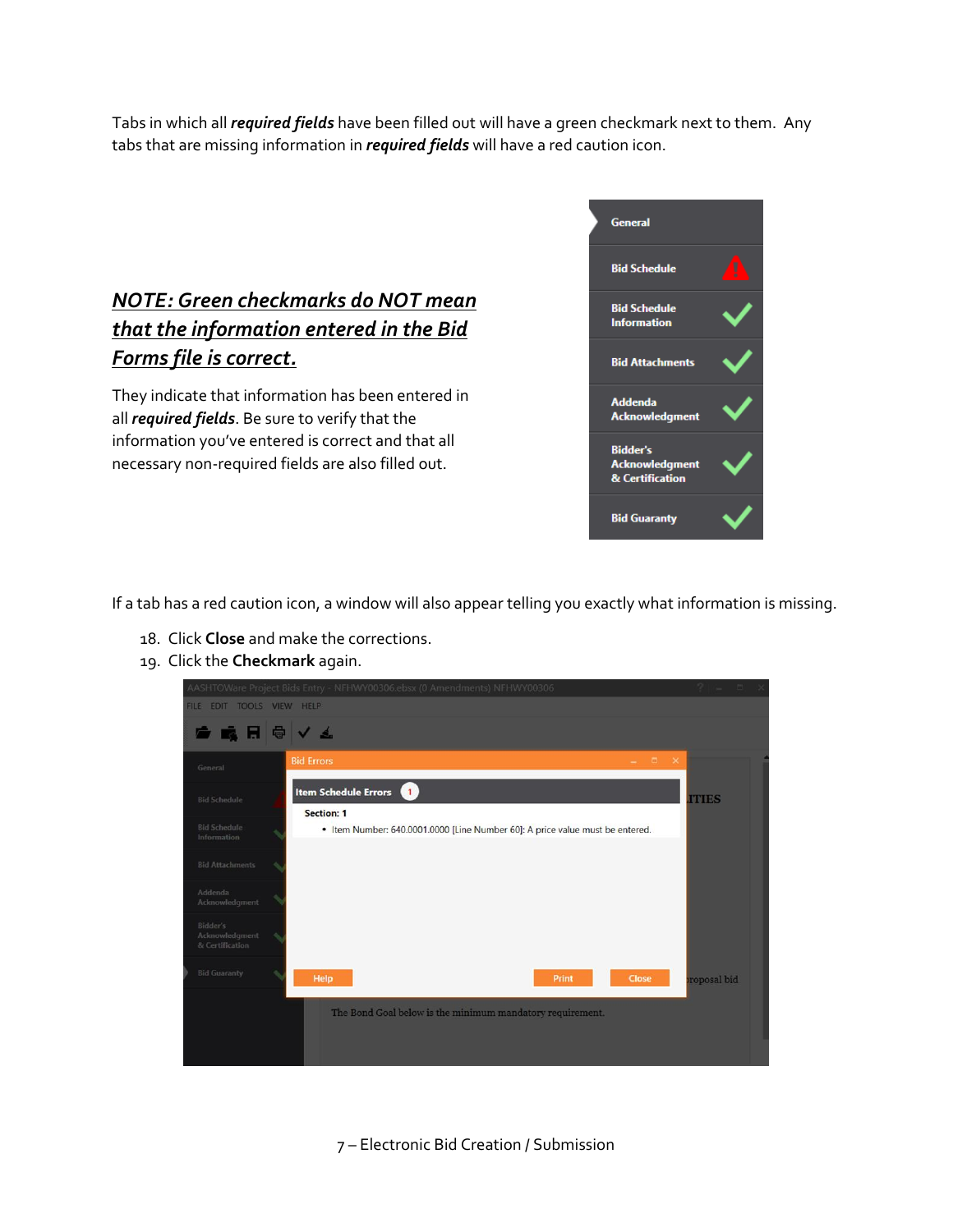Once all your tabs have green checkmarks *and you have verified the information entered on each tab*, you are ready to save your proposal Bid Forms file to your computer and submit your bid via the Bid Submission Wizard.

- 20. Click the **Save** icon on the tool bar. This will save your bid information to the ebsx proposal file.
- 21. Click the **Lightning Bolt** icon on the tool bar to launch the Bid Submission Wizard.



22. The Bid Submission Wizard introduction window will appear. Click **Next**.

The next window will appear requiring your Digital ID information.

- 23. Select your Bidder ID from the **Bidder ID** dropdown.
- 24. From the **Digital ID** dropdown, select your Digital ID (or your Digital ID + your Alaska Bidder ID).
- 25. Enter the **password** for your Digital ID.
- 26. Click **Next**.

| <b>Bid Submission Wizard</b>                                                                                     |                                      |  |  |  |  |  |  |
|------------------------------------------------------------------------------------------------------------------|--------------------------------------|--|--|--|--|--|--|
| Select the Bidder ID and Digital ID you wish to use for submitting the bid and enter the<br>Digital ID password. |                                      |  |  |  |  |  |  |
| <b>Bidder ID:</b>                                                                                                | 05                                   |  |  |  |  |  |  |
| <b>Digital ID:</b>                                                                                               | Alaska Bidder 5 - 8A5D35244A4C5      |  |  |  |  |  |  |
| Password:                                                                                                        |                                      |  |  |  |  |  |  |
|                                                                                                                  |                                      |  |  |  |  |  |  |
|                                                                                                                  |                                      |  |  |  |  |  |  |
|                                                                                                                  |                                      |  |  |  |  |  |  |
| <b>Help</b>                                                                                                      | Cancel<br><b>Back</b><br><b>Next</b> |  |  |  |  |  |  |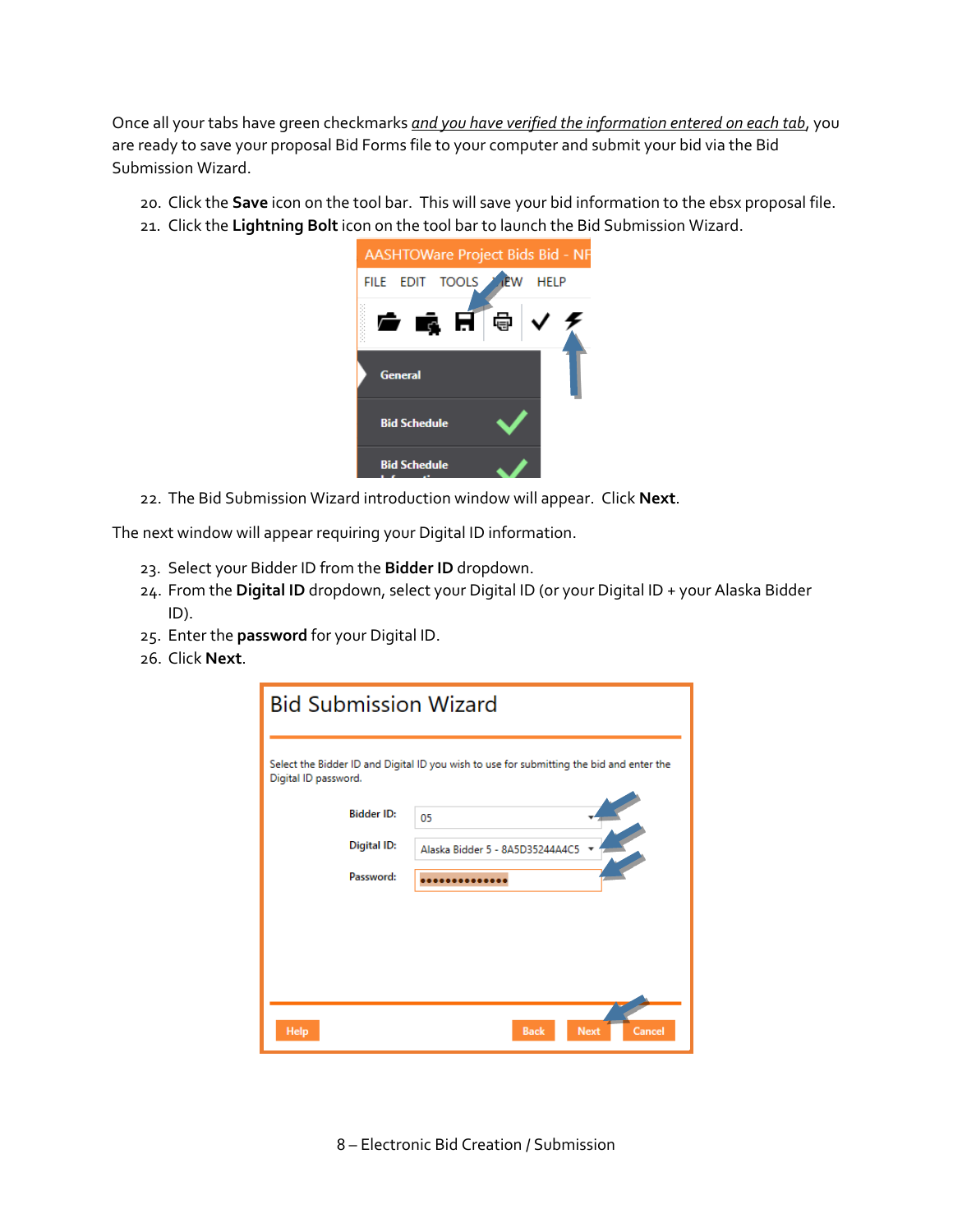The next window is a last check of your bidder (Digital ID) information, including a list of any attachments.

27. If you are ready to submit your bid, click **Submit**.



The next window is your bid submission confirmation.

- 28. Click **Print Receipt** and save/print your Bid Submission Receipt for your records.
- 29. Click **Finish**.



9 – Electronic Bid Creation / Submission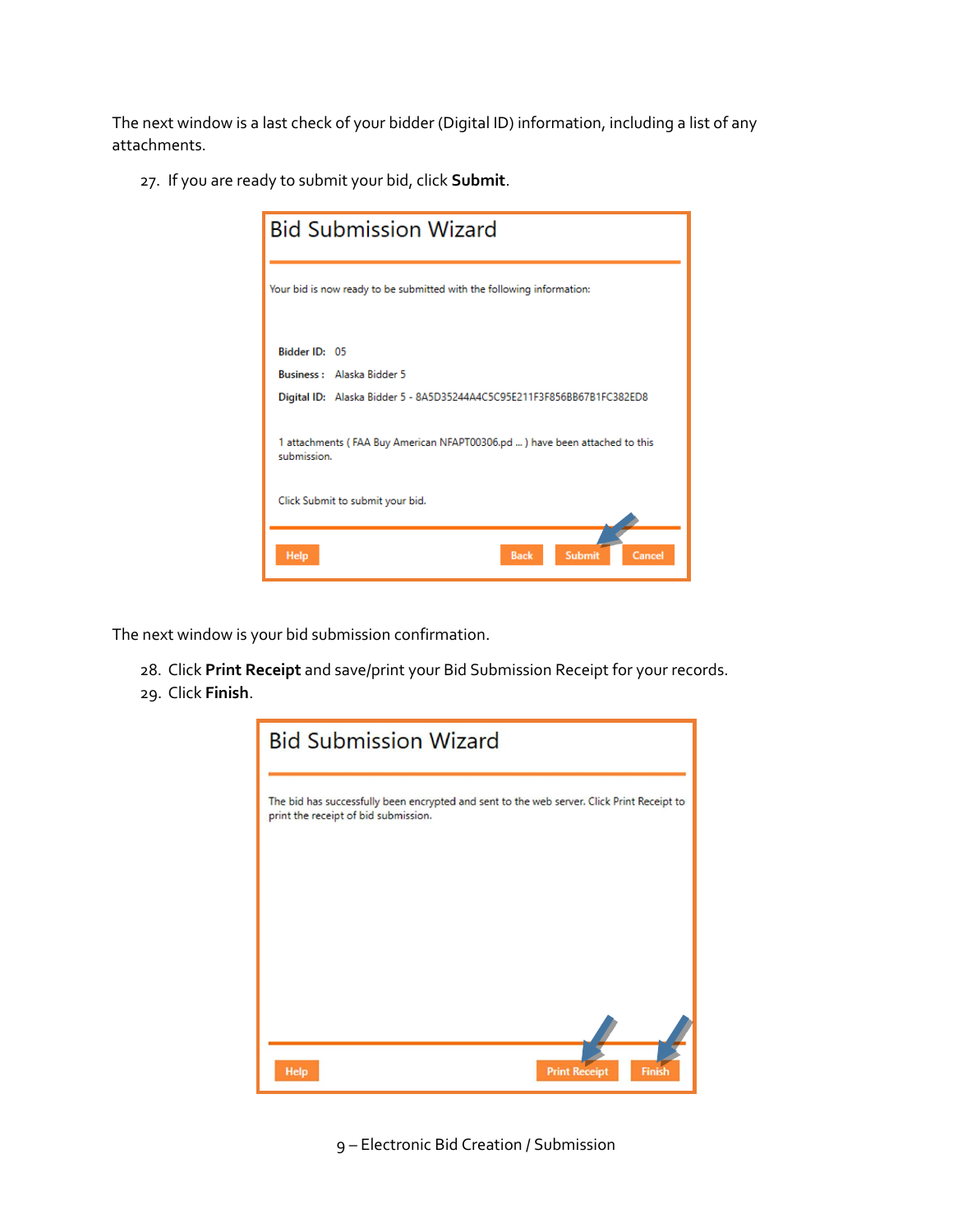#### **Addendum**

If you registered on the Plan Holders List for this proposal, you will receive an email notification when any addenda are issued.

When addenda are issued, they will appear in the Downloads box along with the original proposal files. There will be an addendum PDF file as well as an additional EBSX file with the corresponding number of the addendum .001x (.002x, .003x, etc). Each time a new addendum is issued, a new EBSX file will be uploaded.

For those not logged in, a duplicate EBSX zip file will be attached that contains the addendum file (which always ends in .001x, .002, etc). The zip file name will always contain the number of the addendum.



- 1. Download the Addendum PDF.
- 2. *Right click* on the addendum EBSX file and select **Save target as….**
- 3. Navigate to the *same spot* as your original proposal Bid Forms (ebsx) file.
- 4. Click **Save**.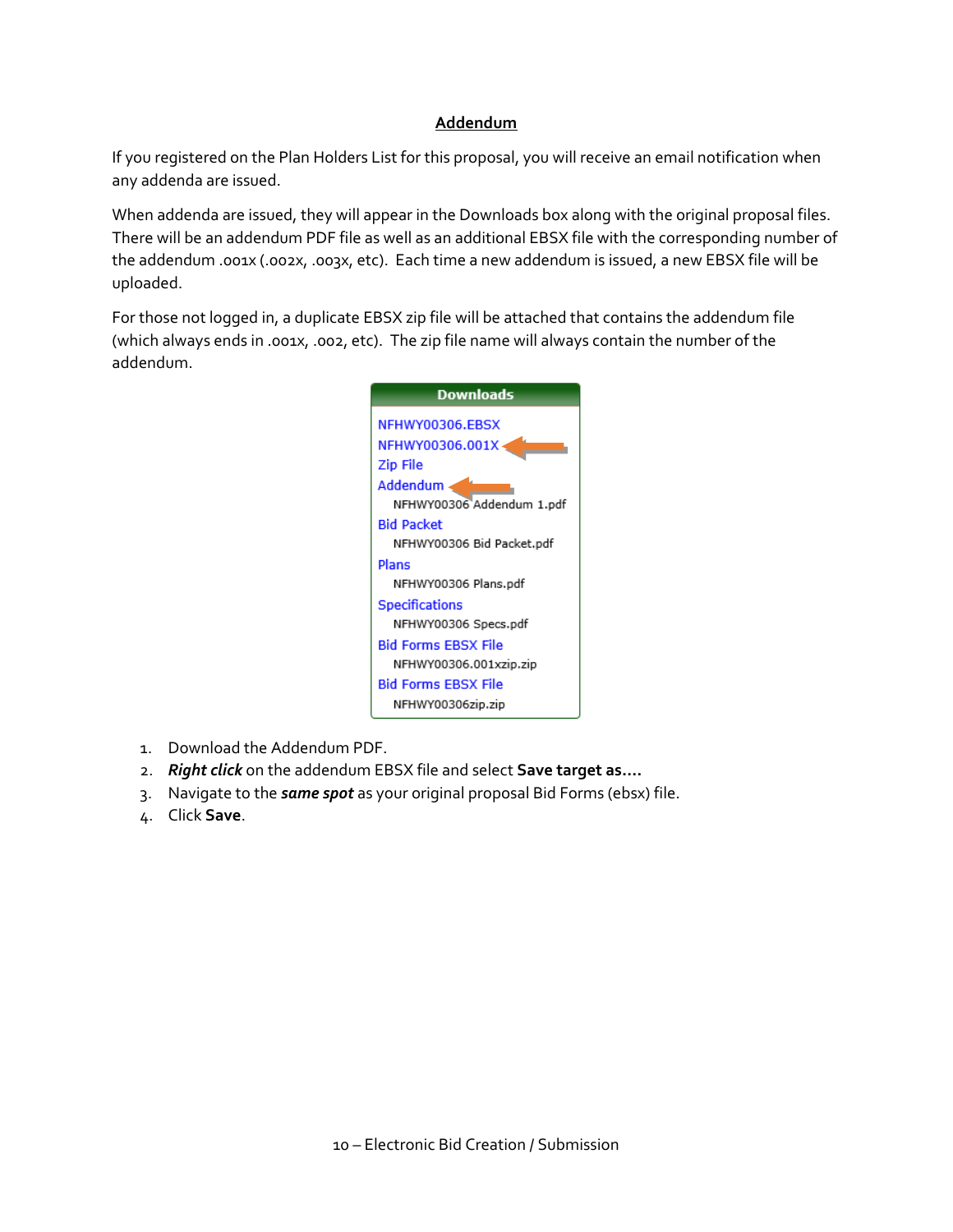When you copy and paste an addendum file, it should appear as below with all the files. If you submitted attachments with your original bid, they will combine into an Attachments folder as shown below.



Double click on and open the *original* Bid Forms file with your bid information. When the file opens, you will get a notification that amendment changes have been applied and a list of the changes.



NOTE: If the addendum changed the specs or plans, no amendment changes may appear since no information in the Project Bids file has changed.

- 5. **Print** the amendment changes for your records if you want.
- 6. Click **Close**.

If the addendum/amendment added or modified the proposal requiring you to modify your item bid(s):

7. Navigate to the **Bid Schedule** tab to make changes to the unit prices of items added or changed by the addendum.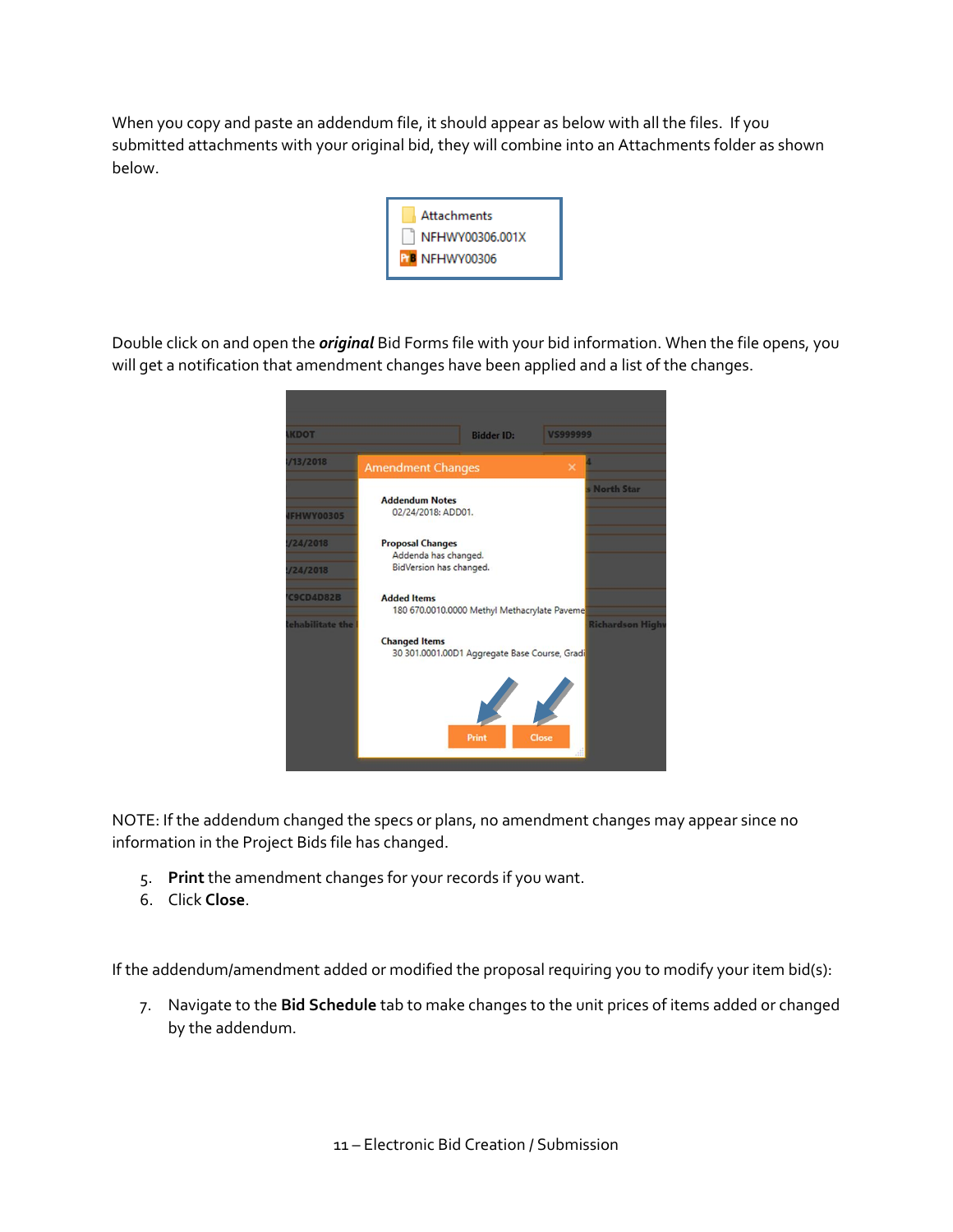To acknowledge addenda:

- 8. Click the **Addenda Acknowledgement** tab.
- 9. Enter in the **Addendum Number** and the **Date Issued** fields as applicable.



10. Click the **Checkmark** on the tool bar, but also double check your Bid Forms file to make sure the information entered is correct and that all necessary fields (required or non-required) are filled out.

NOTE: Addenda Acknowledgement fields are not required. The program will not give you an error if you do not enter addenda acknowledgement information.

- 11. Click the **Save** icon to save the file with your addendum changes. NOTE: Notice the orange header shows that one amendment has been applied.
- 12. Click the **Lightning Bolt** icon on the toolbar to resubmit your bid using the Bid Submission Wizard as outlined in the previous section.

| AASHTOWare Project Bids Bid - NFHWY00306.ebsx [1 Amendment) NFHWY00306 |                      |              |  |
|------------------------------------------------------------------------|----------------------|--------------|--|
| EDIT TOOLS VIEW<br><b>HELP</b><br><b>FILE</b>                          |                      |              |  |
| ● 嘎 日 @   √ 彡                                                          |                      |              |  |
| <b>General</b>                                                         | Agency:              | <b>AKDOT</b> |  |
| <b>Bid Schedule</b>                                                    | <b>Letting Date:</b> | 05/24/2018   |  |
|                                                                        | <b>Call Order:</b>   |              |  |

Repeat the Addendum process each time an addendum is issued.

*NOTE: The regional contracts offices will also accept addendum acknowledgement for electronic bidders as specified in the General Conditions of the specifications.*